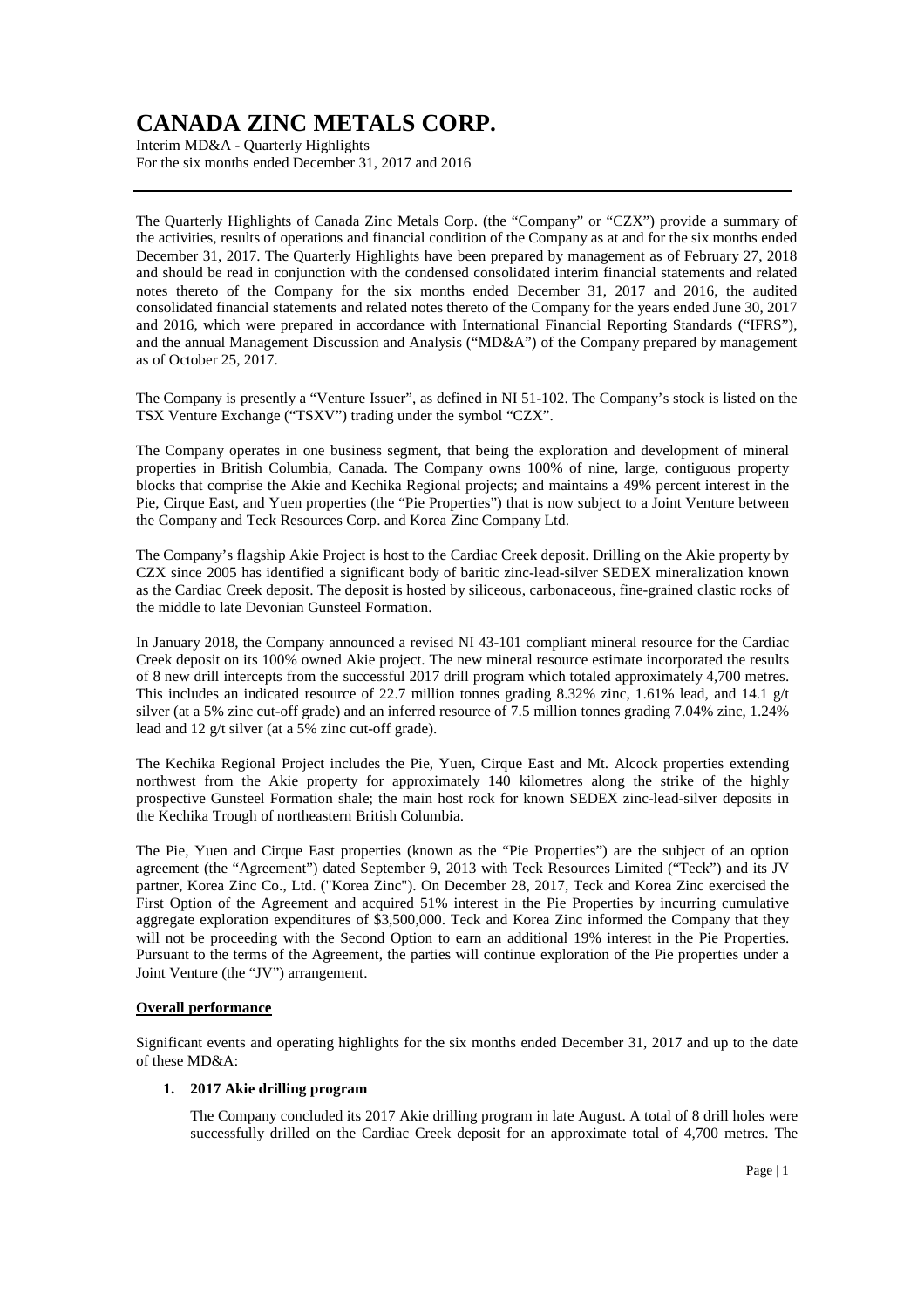Interim MD&A - Quarterly Highlights For the six months ended December 31, 2017 and 2016

> program focused on the expansion of the indicated resource and new target development on the robust and high-grade central core of the deposit.

### Program Highlights:

- Drill hole A-17-132 returned 10.38% Zn+Pb and 14.2  $g/t$  Ag over a true width of 28.67 metres which includes 12.39% Zn+Pb and 15.9 g/t Ag over a true width of 19.81 metres.
- Drill hole A-17-133 returned 12.11% Zn+Pb and 16.0 g/t Ag over a true width of 9.42 metres within a broader mineralized interval of 25.63 metres.
- Drill hole A-17-137 returned 11.79% Zn+Pb and 19.1 g/t Ag over a true width of 57.79 metres including 14.51% Zn+Pb and 23.4 g/t Ag over a true width of 37.06 metres as well as 15.44 metres of 22.61% Zn+Pb and 36.2 g/t Ag. The results from hole A-17-137 represents the best intersection ever encountered on the Cardiac Creek deposit.
- Drill hole A-17-138 returned 7.75% Zn+Pb and 10.4 g/t Ag over a true width of 24.96 metres including 10.07% Zn+Pb and 12.3 g/t Ag over a true width of 11.82 metres.
- Drill hole A-17-140 returned 8.99% Zn+Pb and 13.8 g/t Ag over a true-width of 7.51 metres from the Footwall Zone including  $10.21\%$  Zn+Pb and  $15.5$  g/t Ag over a true width of 6.46 metres.
- Drill hole A-17-141 returned 11.89% Zn+Pb and 18.4 g/t Ag over a true width of 18.34 metres from the Cardiac Creek Zone including 22.48% Zn+Pb and 29.3 g/t Ag over a true width of 7.49 metres.
- Drill hole A-17-142 returned an envelope of mineralization grading 11.15% Zn+Pb and 15.5  $g/t$ Ag over a true width of 32.65 metres which includes 23.32% Zn+Pb and 30.9 g/t Ag over a true width of 11.31 metres from the Footwall Zone.
- Drill hole A-17-143 returned 7.77 % Zn+Pb and 9.8 g/t Ag over a true width of 20.49 metres including 10.41% Zn+Pb and 15.0 g/t Ag over a true width of 7.90 metres.

#### **2. Updated Mineral Resource Estimate: Cardiac Creek Deposit**

With additional drilling completed in 2017, the Company has updated the estimate of mineral resources at Cardiac Creek, as follows:

| 5% zinc cut-off grade |                            |                   |       | <b>Contained metal:</b> |              |              |              |
|-----------------------|----------------------------|-------------------|-------|-------------------------|--------------|--------------|--------------|
| <b>Category</b>       | <b>Tonnes</b><br>(million) | $\mathbf{Zn}$ (%) | Pb(%) | Ag(g/t)                 | $Zn$ (B lbs) | $Pb$ (B lbs) | Ag(M)<br>0Z) |
| Indicated             | 22.7                       | 8.32              | 1.61  | 14.1                    | 4.162        | 0.804        | 10.3         |
| Inferred              | 7.5                        | 7.04              | 1.24  | 12.0                    | 1.169        | 0.205        | 2.9          |

Note: Mineral resources are not mineral reserves because the economic viability has not been demonstrated.

The updated mineral resource estimate was prepared by Robert Sim, P.Geo with the assistance of Bruce Davis, FAusIMM. Mr. Sim is an independent Qualified Person within the meaning of NI 43- 101 for the purposes of mineral resource estimates and was responsible for the 2008 maiden resource and the 2012 and the 2016 updated mineral resource estimates.

3. The Company has received a 3-year extension to its Akie Underground Exploration Permit to December 31, 2020. Although the Underground Program has not yet commenced, the Company has diligently continued to collect both environmental baseline and monitoring data to ensure compliance with the Mines Act, the Health, Safety and Reclamation Code for Mines in British Columbia, the Mineral Exploration Permit and the Effluent Discharge Permit, as issued from the Ministry of Environment. This work includes surface and groundwater quality sampling data,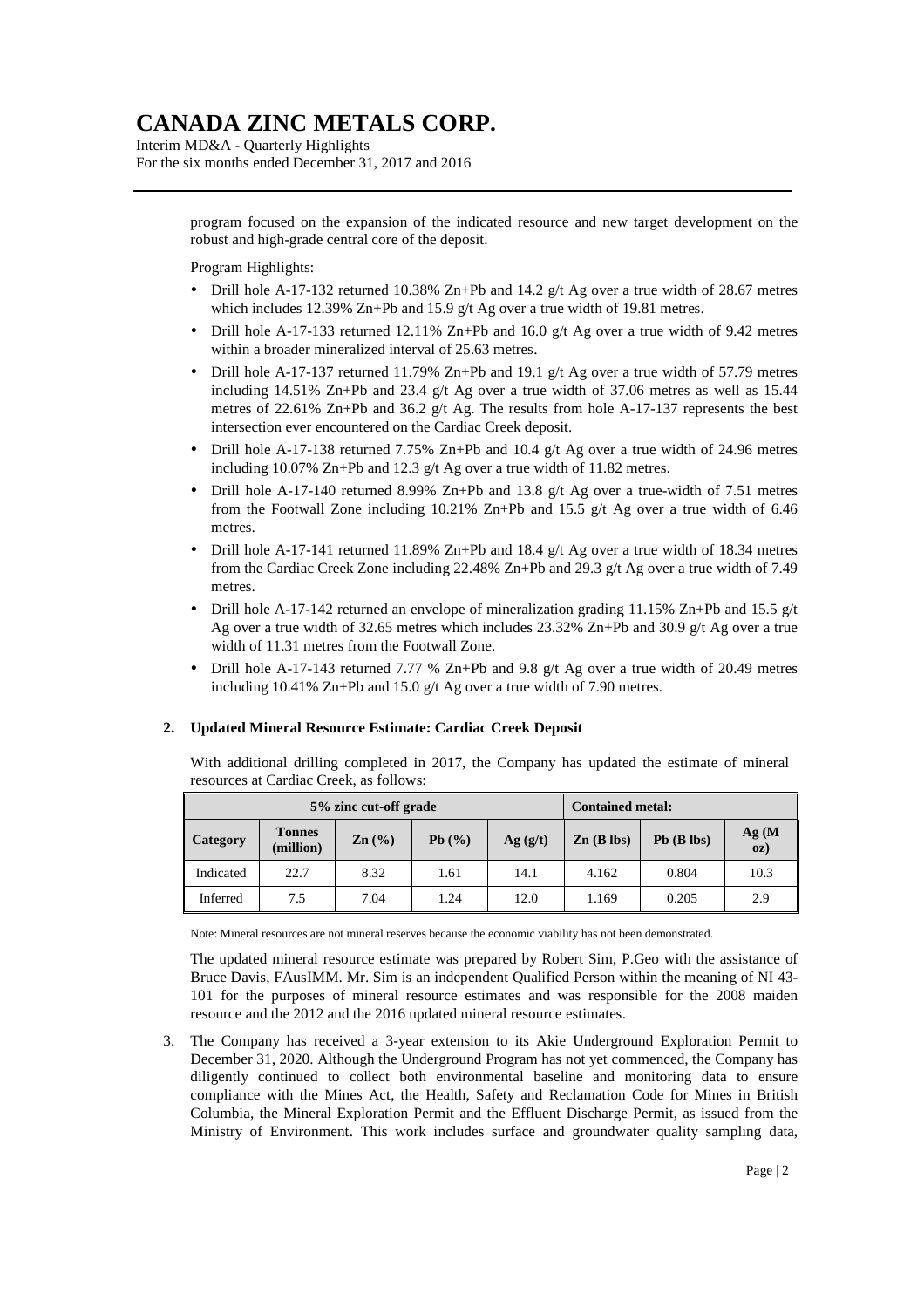Interim MD&A - Quarterly Highlights For the six months ended December 31, 2017 and 2016

> turbidity monitoring, and ongoing rock characterization. In the period from 2011 to 2016, the Company was able to complete certain surface construction tasks, including construction of 2.2 km of the portal access road, clearing of a small, temporary waste dump, and clearing of the proposed portal site.

- 4. During the second quarter ended December 31, 2017, the Company completed a comprehensive metallurgical testing program on a number of 2017 drill core composites. The objective of the program is to assess the metallurgical performance of the selected samples from the deposit using heavy media pre-concentration followed by conventional flotation processes to recover lead and zinc into saleable concentrates. A total of 16 composites from five drill holes were prepared, totaling approximately 430 kg of material. The composites consist of one global composite and 3 composites per hole: representing the hanging wall, the main Cardiac Creek zone, and the footwall zone for each intercept. The global composite was used for the Phase I program and the composites from each hole for Phase II. The program is intended to generate sufficient metallurgical data to support a Preliminary Economic Assessment (PEA) scheduled for Q2 2018.
- 5. On December 28, 2017, Teck and Korea Zinc served the First Exercise Notice to the Company confirming that they have incurred cumulative aggregate expenditures of \$3,054,402 on the Property since September 2013 and made a cash payment of \$445,598 to the Company for the shortfall. Therefore, Teck and Korea Zinc have incurred total cumulative expenditures of \$3,500,000, thereby exercising the First Option and earning a 51% interest in the Company's Pie, Cirque East and Yuen properties.

Following the delivery of the First Exercise Notice, the Company and Teck/ Korea Zinc will jointly explore the Pie Properties on a 49-51 joint venture basis. Each party shall be liable for its pro-rata share of costs and liabilities in accordance with its interest in the JV. The Company holds the title to the Pie Properties in trust for the parties until Teck and Korea Zinc request Canada Zinc Metals legally transfer its interest in the properties.

- 6. The Company received a detailed, satellite imagery based, structural interpretation of the Akie and southern Kechika Regional Project from Murphy Geological Services (Ireland). The report defined the primary structural fabric of the region and generated a total of 41 ranked exploration targets. These targets will be prioritized and assessed using the Company's extensive digital database for use in future exploration efforts.
- 7. On November 3, 2017, the Company completed a flow-through private placement of 4,112,900 flow-through shares at a price of \$0.37 per share for gross proceeds of \$1,521,773. The Company paid 6% finders' fees of \$91,306 in connection with the private placement. The Company intends to use the proceeds from the sale of the flow-through shares to finance exploration of the Company's Akie and Kechika Regional projects in calendar 2018.
- 8. 60,000 stock options were exercised by employees of the Company at a price of \$0.23 per share for total proceeds of \$13,800 during the current fiscal year.
- 9. 1,380,000 incentive stock options were granted to employees and consultants of the Company, exercisable at a price of \$0.30 per common share for a period of ten years commencing on February 9, 2018.
- 10. In July 2017, the Company received the TSXV approval for its new Normal Course Issuer Bid ("NCIB") application to purchase at market price up to 8,152,189 common shares, being approximately 5% of the Company's issued and outstanding common shares, through the facilities of the TSXV. The bid commenced on August 1, 2017 and will stay open for another 12 months. The Company repurchased a total of 564,000 of its common shares at a weighted average price of \$0.29 per share since August 2017.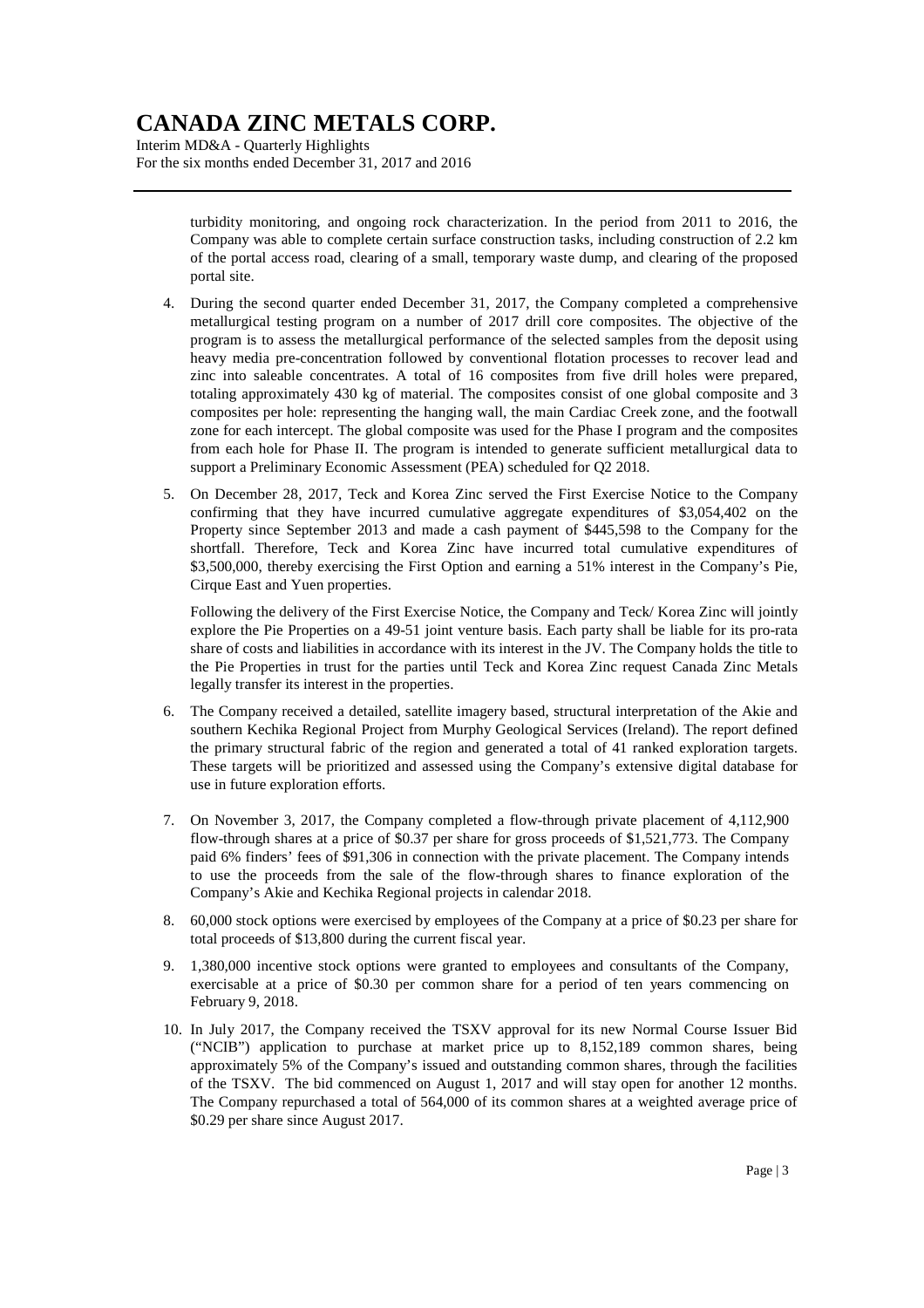Interim MD&A - Quarterly Highlights For the six months ended December 31, 2017 and 2016

Summary of exploration expenditures incurred on various properties to December 31, 2017: Akie Property Kechika Regional **Total Acquisition Costs:**

| Balance, June 30, 2017 and<br>December 31, 2017           | \$<br>24, 165, 241 | \$<br>336,785   | \$<br>24,502,026 |
|-----------------------------------------------------------|--------------------|-----------------|------------------|
| Deferred exploration costs:                               |                    |                 |                  |
| <b>Balance, June 30, 2016</b>                             | 40,821,568         | 4,631,543       | 45, 453, 111     |
| Camp equipment, depreciation                              | 102,485            |                 | 102,485          |
| Airborne geophysical survey                               | 2,075              | 4,200           | 6,275            |
| Drilling                                                  | 577,417            |                 | 577,417          |
| Geology                                                   | 72,924             | 6,683           | 79,607           |
| Technical review and engineering                          | 30,258             |                 | 30,258           |
| Community consultations                                   | 937                |                 | 937              |
| Environmental studies and permit                          |                    |                 |                  |
| compliance monitoring                                     | 18,944             |                 | 18,944           |
| <b>Balance, June 30, 2017</b>                             | \$<br>41,626,608   | \$<br>4,642,426 | \$<br>46,269,034 |
| Camp equipment, depreciation                              | 39,942             |                 | 39,942           |
| Drilling                                                  | 1,620,567          |                 | 1,620,567        |
| Geology                                                   | 63,581             |                 | 63,581           |
| Road repair                                               | 75,104             |                 | 75,104           |
| Technical review and deposit appraisal                    | 66,010             |                 | 66,010           |
| Community consultations                                   | 220,938            |                 | 220,938          |
| Environmental studies and permit<br>compliance monitoring | 35,820             |                 | 35,820           |
| Less:                                                     |                    |                 |                  |
| Cash in lieu of expenditures                              |                    | (445, 598)      | (445, 598)       |
| Balance, December 31, 2017                                | \$<br>43,748,570   | \$<br>4,196,828 | \$<br>47,945,398 |
|                                                           |                    |                 |                  |
| <b>Total, June 30, 2017</b>                               | \$<br>65,791,849   | \$<br>4,979,211 | \$<br>70,771,060 |
| Total, December 31, 2017                                  | \$<br>67,913,811   | \$<br>4,533,613 | \$<br>72,447,424 |

**Exploration Objectives** 

Akie Project:

- Continue definition drilling to expand the known extent of the Cardiac Creek deposit; update the current geological and resource model to NI 43-101 standards with all new drill results; incorporate new metallurgical lab test results from 2017 Cardiac Creek drill core into a preliminary economic assessment (PEA) scheduled for completion in Q2 2018.
- Continue to evaluate outlying coincident geological/geophysical/geochemical targets for drill target definition.
- Continue to refine the design and costs of the planned underground exploration program. The underground exploration permit remains in good standing until December 2020. The underground exploration program was conceived to allow tightly-spaced infill drilling from an underground decline in order to upgrade the current mineral resource to the Measured and Indicated levels of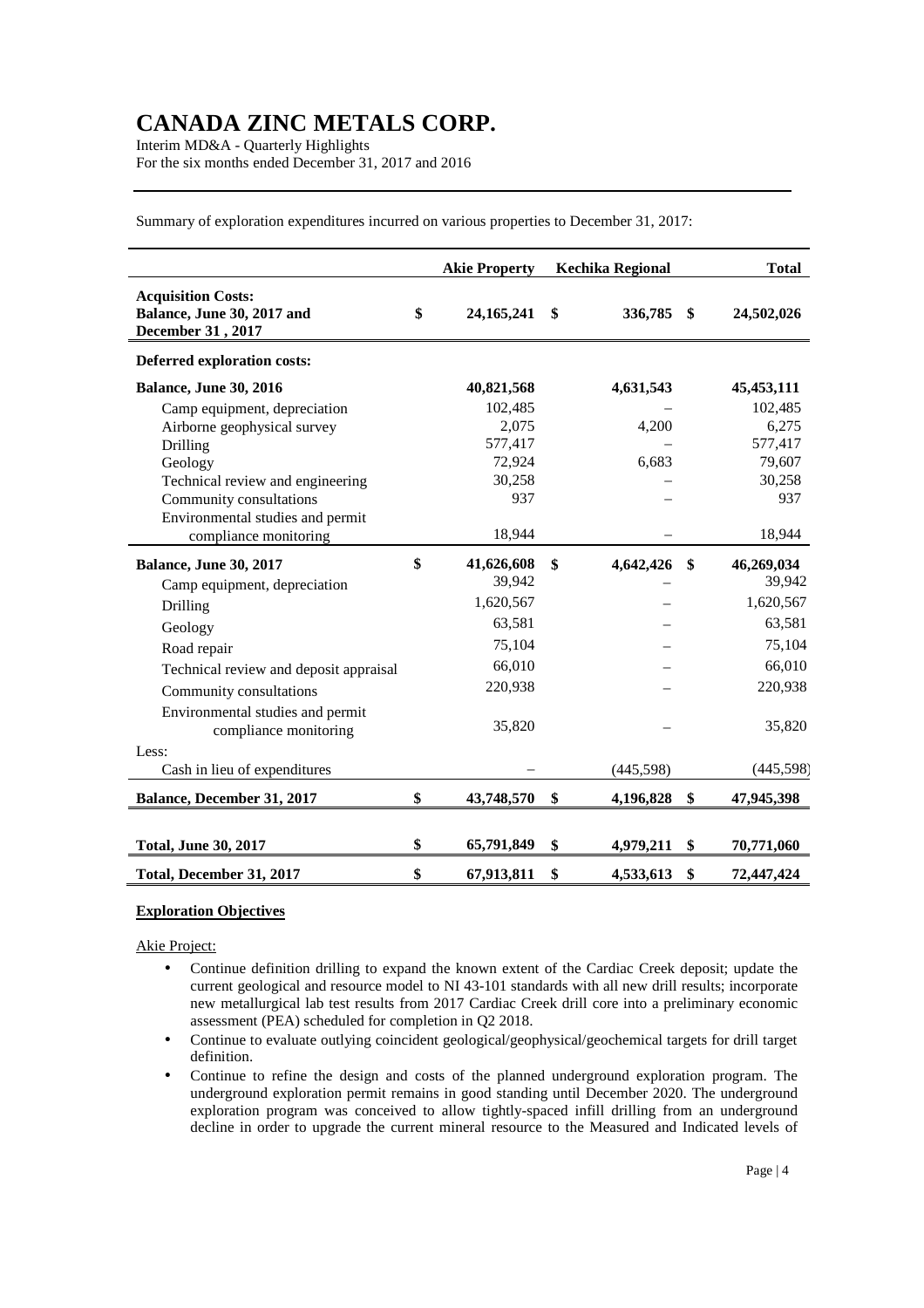Interim MD&A - Quarterly Highlights For the six months ended December 31, 2017 and 2016

> confidence. This would provide sufficient data for a pre-feasibility level of economic assessment of the ore body to be completed and investigate future viability of bulk sampling and mining.

• Continue environmental baseline sampling as required to maintain all related exploration permits in good standing.

### Kechika Regional Project:

- Continue regional synthesis of all historical and modern exploration data to assist with gap analysis and drill target definition.
- Complete follow-up assessment of airborne gravity anomalies from the 2015 geophysical survey on Mt. Alcock and Yuen North.
- Continue to evaluate high priority greenfield targets.
- Refine target selection to identify drill targets.
- Maintain current drill permits in good standing.

### Kechika Regional Project (Pie Option Properties):

- Continue to work closely with Teck to plan ongoing exploration on the properties.
- Monitor field exploration results and expenditures and option agreement commitments.
- The next planned phase of exploration on the optioned properties is expected to include continued drill testing of the highest priority targets.

#### **Results of Operations**

#### *Six months ended December 31, 2017*

During the six months ended December 31, 2017, the Company reported a net loss before comprehensive loss of \$680,404 or \$0.00 per share compared to a net loss of \$1,686,799 or \$0.01 per share during the same period last year, a decrease in net loss of \$1,006,395. The decrease in net loss was primarily due to a decrease in operating expenses of \$669,764 and a deferred tax recovery of \$308,132.

Income reported for the six months ending December 31, 2017 included interest income earned on the Company's cash deposits and short-term investments of \$52,660 (2016 - \$42,556) and gain on sale of marketable securities of \$18,395 (2016 - \$Nil).

The following expense categories contributed to the decrease in operating expenses by \$669,764 during the six months ended December 31, 2017 as compared to the same period of the previous fiscal year:

- Payment of bonuses in the amount \$42,084 (2016 \$89,198) to a company with common directors and officers (please see section Transactions with Related Parties below);
- The allocation of geological consulting fees of \$12,500 (2016 \$62,500) for corporate services provided by the VP of Exploration of the Company. The majority of services provided by the VP of Exploration during the current semi-annual period were directly related to the exploration activities of the Company and were capitalized as exploration and evaluation costs (please see section Transaction with Related Parties below);
- Investor relations fees decreased by \$32,631 as the Company has not retained any IR services provider during the period. In the comparative period in fiscal 2016, the Company had engaged Paradox Public Relations Inc. to provide investor relations services for a monthly fee of \$5,000.
- Marketing expenses decreased by \$56,417 due to a reduction of advertisement and marketing campaigns conducted during the period.
- Office expenses decreased by \$3,123 due to decreased telephone, internet and office supplies expenses.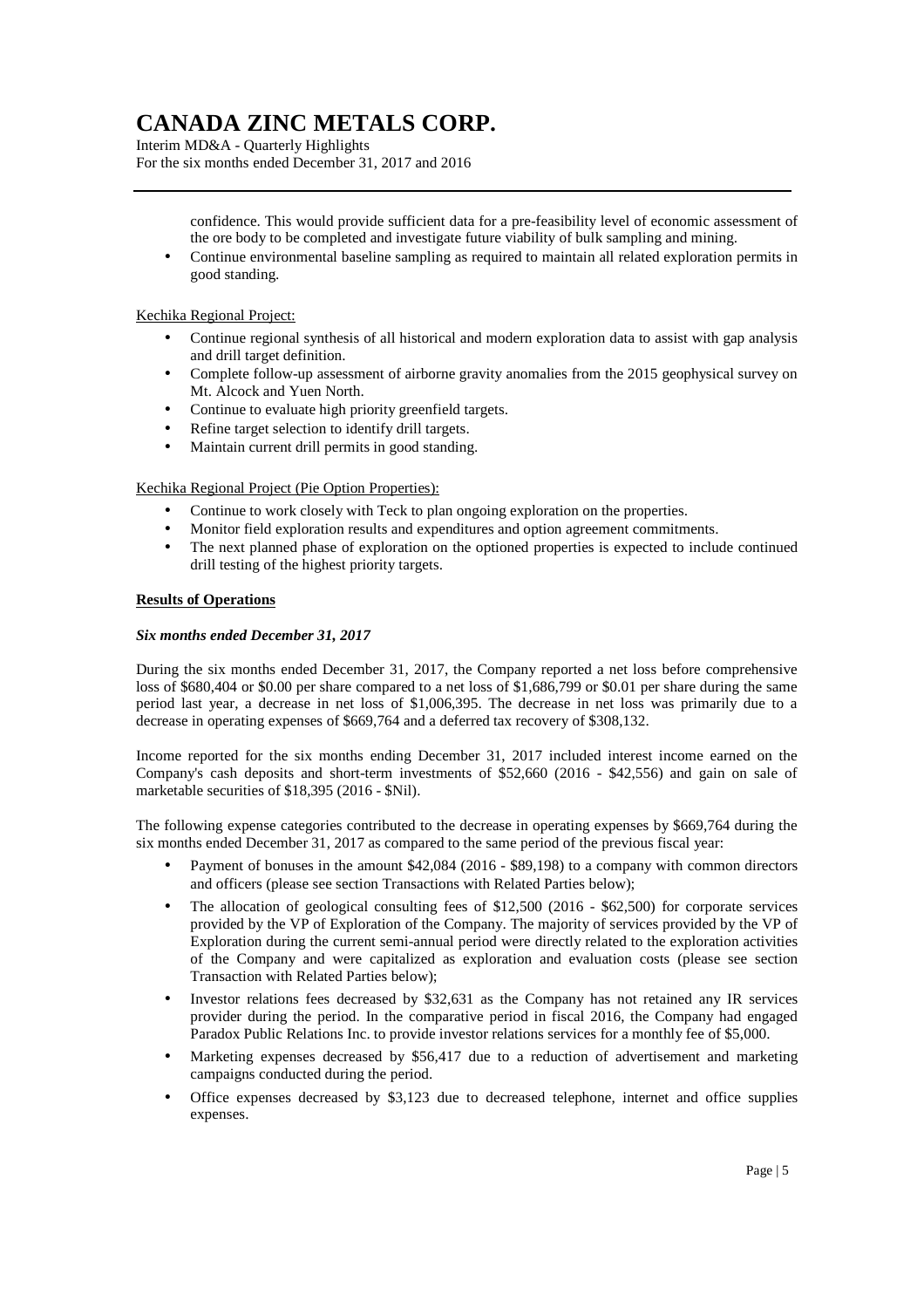Interim MD&A - Quarterly Highlights For the six months ended December 31, 2017 and 2016

- Professional fees decreased by \$9,444 due to a decrease in legal expenses. Higher legal costs incurred in the comparative semi-annual period in fiscal 2016 were associated with the preparation of the Company's AIF.
- Rent expense decreased by \$1,478 as the Company discontinued a separate rental arrangement for a geologists' office effective August 1, 2016.
- Share-based compensation expenses decreased by \$531,050 as there were no stock options granted during the period. During the six months ended December 31, 2016, the Company granted an aggregate of 2,090,000 share options to directors, officers, employees and consultants of the Company and recorded share-based compensation expense of \$534,180 for the vested portion of the share options granted using the fair value based method of accounting.

There were no changes in management, administrative and directors' fees during the comparative periods.

The above-noted decreases were partially offset by increases in the following categories:

- Regulatory fees increased by \$2,725 primarily due to costs associated with a foreign search for a potential appointee to the Board of Directors of the Company.
- Transfer agent fees increased by \$1,603 due to the AGM related costs.
- Travel and promotion increased by \$42,458 as a result of an increased number of senior management trips for investor presentations and the Company's participation in promotional events.
- Wages and benefits increased by \$12,580 as a result of higher salary expenses and bonus payments to employees of the Company.

#### *Three months ended December 31, 2017*

During the three months ended December 31, 2017, the Company reported a net loss before comprehensive loss of \$555,023 or \$0.00 per share compared to a net loss of \$692,470 or \$0.01 per share during the same quarter last year, a decrease in net loss of \$137,447. The decrease in net loss was primarily due to a decrease in operating expenses of \$131,836 and an increase in interest income of \$5,611.

Income of \$26,353 (2016 - \$20,742) reported for the second quarter ended December 31, 2017 represents interest earned or accrued on the Company's cash deposits and short-term investments.

The decrease in operating expenses was a result of decreases in bonuses of \$47,114, consulting fees of \$63,454, investor relations of \$13,748, marketing of \$49,981, office and miscellaneous of \$4,628, professional fees of \$9,444, regulatory fees of \$2,645 and share-based compensation of \$74,479, offset by increases in travel and promotion of \$68,884 and wages and benefits of \$65,888.

The significant variations in the operating expenses are discussed in Results of Operations for the Six Months ended December 31, 2017 above.

The decrease in consulting fees during the second quarter ended December 31, 2017 was due to reduced financial advisory consulting services used by the Company as compared to the same quarter in the previous fiscal year.

The increase in travel and promotion was a result of the Company participating in various mining investment forums and conferences in North America, Asia and Europe.

Wages and benefits increased by \$65,888 during the quarter as a result of higher salary expenses and bonus payments to employees of the Company.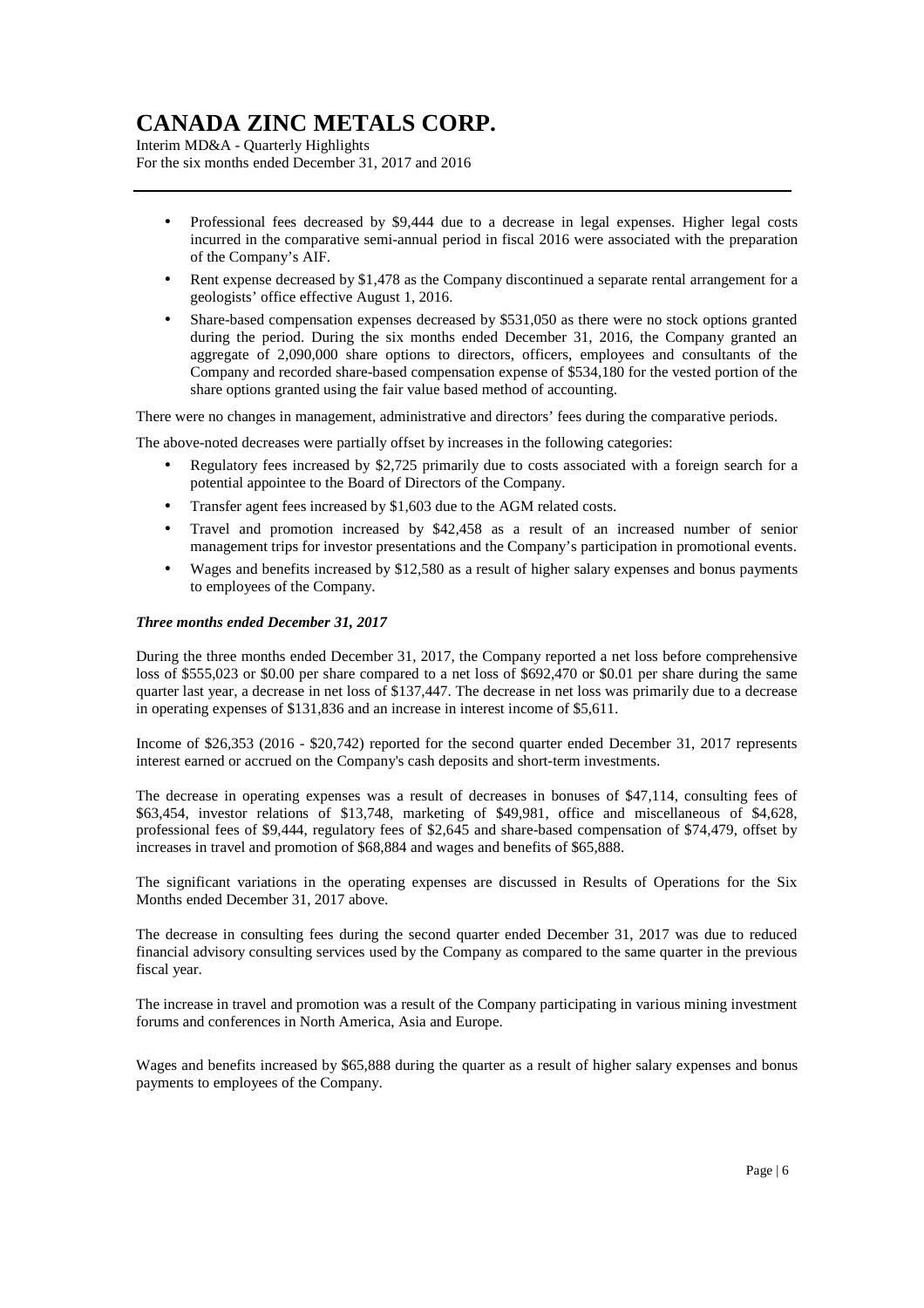Interim MD&A - Quarterly Highlights For the six months ended December 31, 2017 and 2016

### **Liquidity and capital resources**

The Company's working capital position remains strong with cash of \$2,506,371 and GIC investments with a fair value of \$4,228,714 as at December 31, 2017. Management believes that the Company has sufficient funds to meet its current obligations as they become due and to fund its exploration projects and administrative overhead for the next twelve months.

At December 31, 2017, the Company reported working capital of \$6,611,578 compared to working capital of \$7,951,129 at June 30, 2017, representing a decrease in working capital of \$1,339,551.

Net cash used in operating activities during the six months ended December 31, 2017 was \$960,972 (2016 – \$1,255,388) representing general administrative expenses and changes in non-cash items.

Net cash used in investing activities during the six months ended December 31, 2017 was \$2,299,164 (2016 – \$125,937), of which:

- \$2,583,416 (2016 \$92,850) was spent on exploration expenditures for the 2017 drilling and metallurgical testing programs, environmental monitoring and community consultations;
- \$445,598 received from Teck in lieu of exploration expenditures on the Pie Properties project required to be incurred to exercise the First Option pursuant to the Agreement;
- \$30,363 (2016 \$Nil) was used for the purchase of drilling core racks:
- \$189,508 (2016 \$100,000) was invested in a GIC term deposit net of interest received from the matured term deposit; and
- \$58,525 was received from sale of marketable securities (2016 \$38,334 used for purchases).

Net cash generated from financing activities during the six months ended December 31, 2017 was \$1,302,082 (2016 – \$2,560,499), of which:

- 1,521,773 (2016 \$2,557,099) was raised in the private placement, all of which committed to flowthrough agreements with investors. \$100,903 (2016 - \$238,577) was paid the share issuance costs in connection with the private placements;
- 10,000 share options were exercised by a former employee of the Company for gross proceeds of \$2,300 (2016 - \$10,350); and
- 434,000 (2016 27,000) common shares of the Company was repurchased under the NCIB for a total of \$121,088 (2016 - \$6,950).

The Company's current assets excluding cash consisted of the following:

| December 31, 2017 |           |   |           |               |
|-------------------|-----------|---|-----------|---------------|
| S                 | 21,502    | S | 42,871    |               |
|                   | 2,379     |   | 292       |               |
|                   | 55,400    |   | 146,875   |               |
|                   | 113,507   |   | 108,466   |               |
|                   | 81,875    |   | 116,442   |               |
|                   | 4,228,714 |   | 4,013,023 |               |
|                   |           |   |           | June 30, 2017 |

The Company's short-term investments consist of highly liquid Canadian dollar denominated nonredeemable guaranteed investment certificates ("GIC") yielding an average fixed interest rate of 1.52% per annum with maturity dates within one year.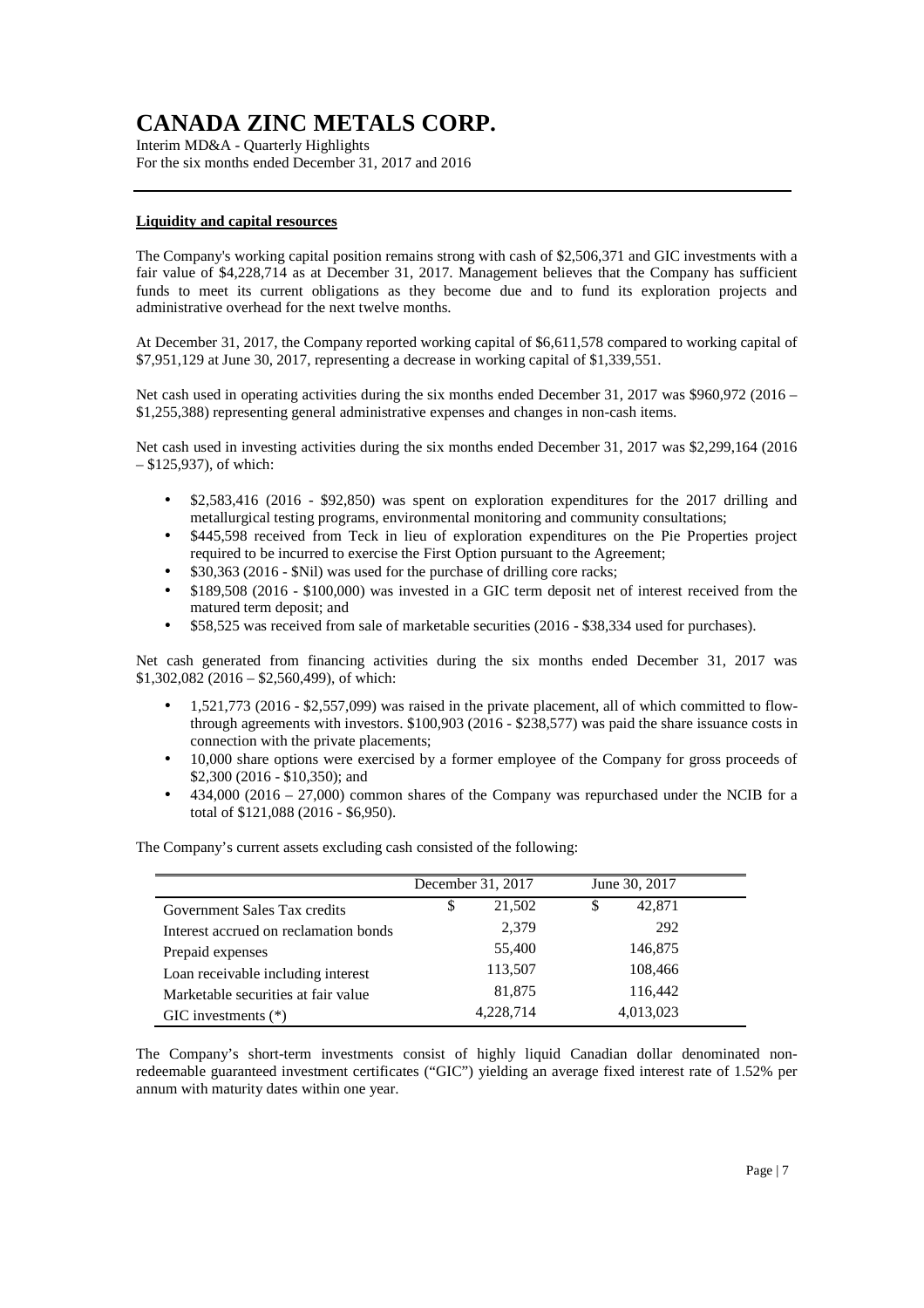Interim MD&A - Quarterly Highlights For the six months ended December 31, 2017 and 2016

Current liabilities as at December 31, 2017 consisted of trade payables and accrued liabilities of \$93,815 (June 30, 2017 - \$633,133) and the flow-through premium liability of \$304,355 recorded in connection with the November 2017 flow-through private placement. The flow-through premium liability does not represent a cash liability to the Company and is to be fully amortized to the statement of operations and comprehensive loss pro-rata with the amount of qualifying flow-through expenditures to be incurred in calendar 2018.

The other sources of funds potentially available to the Company are through the exercise of outstanding stock options and share purchase warrants that are summarized below. There can be no assurance, whatsoever, that any or all of these outstanding exercisable securities will be exercised.

The Company has and may continue to have capital requirements in excess of its currently available resources. In the event the Company's plans change, its assumptions change or prove inaccurate, or its capital resources in addition to projected cash flow, if any, prove to be insufficient to fund its future operations, the Company may be required to seek additional financing. Although the Company has been successful in raising the above funds, there can be no assurance that the Company will have sufficient financing to meet its future capital requirements or that additional financing will be available on terms acceptable to the Company in the future.

The Company's overall success will be affected by its current or future business activities. The Company is currently in the process of acquiring and exploring its interests in resource properties and has not yet determined whether these properties contain mineral deposits that are economically recoverable. The continued operations of the Company and the recoverability of expenditures incurred in these resource properties are dependent upon the existence of economically recoverable reserves, securing and maintaining title and beneficial interest in the properties, obtaining necessary financing to explore and develop the properties, and upon future profitable production or proceeds from disposition of the resource properties.

The Company is exposed in varying degrees to a variety of financial instrument related risks, including price risk with respect to commodity and equity prices. The Company closely monitors certain commodity prices, individual equity movements, and the stock market to determine the appropriate course of action to be taken by the Company. For further discussion of financial risks, please refer to Note 16 of the condensed consolidated interim financial statements for the six months ended December 31, 2017.

#### Transactions with related parties

|                                 | 2017          | 2016          |
|---------------------------------|---------------|---------------|
| December 31,                    |               |               |
| Bonuses (iii)                   | \$<br>42,084  | \$<br>89,198  |
| Consulting fees (iv)            | 7,500         | 7,500         |
| Directors fees (ii)             | 20,000        | 20,000        |
| Geological consulting (v)       | 75,000        | 75,000        |
| Management fees (i)             | 177,000       | 177,000       |
| Other employment benefits (vii) | 15,118        | 13,958        |
| Share-based compensation (vi)   | 3,130         | 278,678       |
|                                 |               |               |
| Total                           | \$<br>339,832 | \$<br>661,334 |

The remuneration of directors and other key management personnel during the six months ended December 31, 2017 and 2016 were as follows: